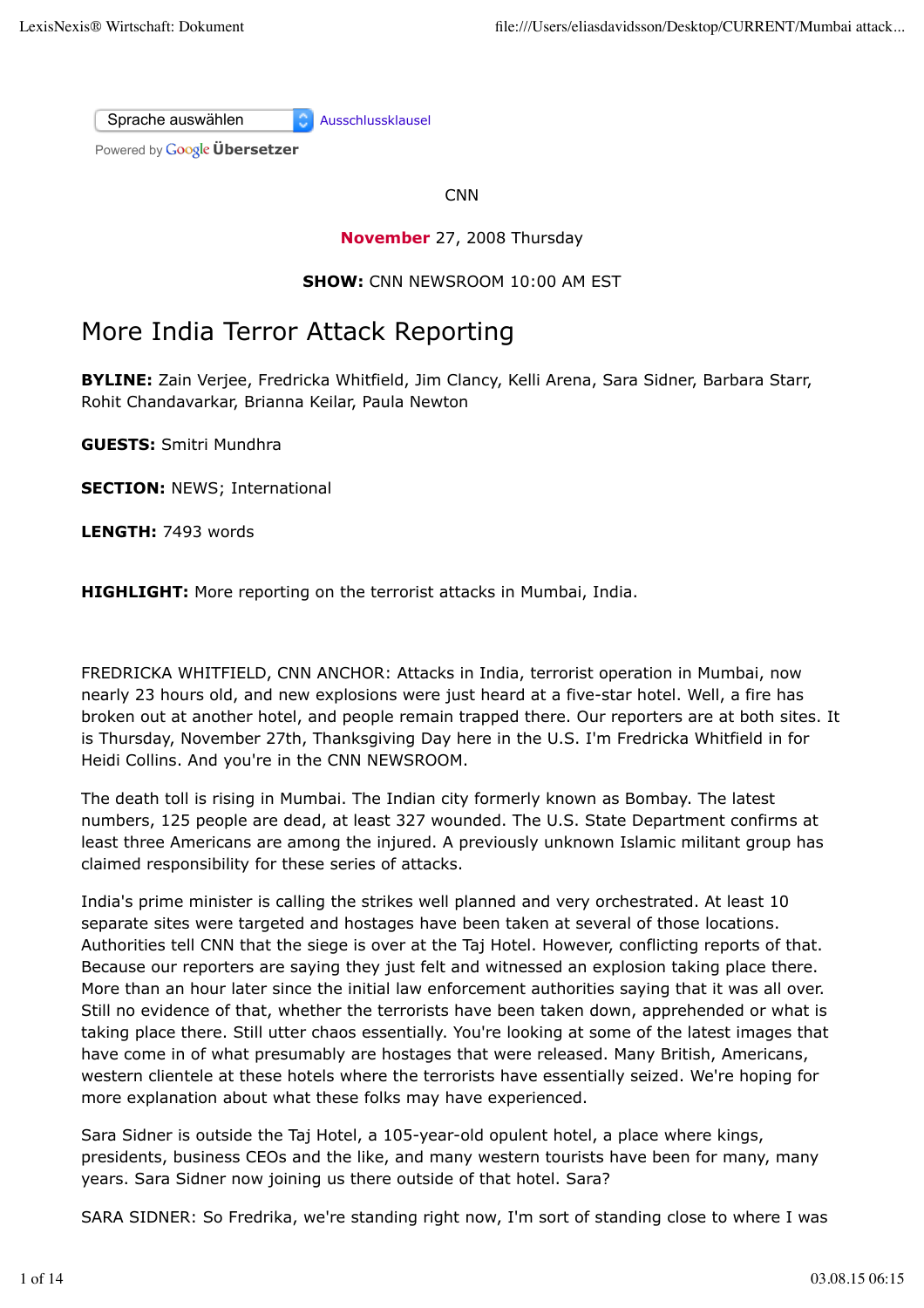telling you there's still smoke coming out and we can't see any flames. Now I'm looking into that window, and there are flames. It was quite orange. There are lots of bursts of orange going on. A fire definitely still going. Yet there is no fire truck now spraying water on that area. It looks like it's starting to burn back inside the hotel as opposed to out where there are people. We are still standing here wondering what is happening inside because they still have several ambulance that are all now parked you know just outside the Taj Hotel and several police vehicles that are still here, and we cannot see very far. They've now pushed us back a little bit. And we talked about, what, 15, 20 minutes ago and there was an explosion here at the Taj. It was the seventh in the past three hours. I've been here for all of them. They all sound very similar. Very loud noise and then quiet, the birds fly off and everything is quiet for a few minutes. Then people start talking again and wondering what is going on. What we haven't heard is gunfire. Earlier in the day we were hearing lots of successions of gunfire after these blasts will go off. Now we're not hearing the gunfire. We're just simply hearing that one big boom and then silence.

A lot of people still standing around watching, trying to figure out what's going on. And you know everyone is hoping that this will end in a peaceful way, that anyone who might be inside get out safely. Tonight we just don't know what is happening still inside the Taj.

WHITFIELD: And still no sight of any reinforcements from the army or city police since last we spoke roughly 30 minutes ago?

SIDNER: No. They have not come out. Journalists have been standing out here for you know for 20 hours trying to get something from someone. And we are all sort of pushed back. People obviously have sources, but then that starts the rumor mill. There have been a lot of rumors flying, a lot of misinformation coming through the media. And so it's kind of a confusing thing, not unusual. I have to tell you the past explosions, for example that happened in Delhi and Islamabad, in Jaipur, in past explosions we've had the problem of one person, one commander saying one thing and maybe you know someone else saying something else. And so you get these conflicting numbers of how many have been killed and how many injured and conflicting information - (inaudible) taken care of or not. So it is not that unusual for that to be the case in these kind of scenes. Obviously this has never happened on this scale before in Mumbai. That's what authorities are saying. And certainly the idea of targeting foreigners is a new tactic being used by whichever group or organization that might be behind this. The idea of looking specifically for those with American and British passports is a new thing basically here on Indian soil. Fredricka.

WHITFIELD: And Sara, just to recap on that point, earlier when all this transpired, you did a great job explaining how these armed folks just kind of came into the Taj Hotel, for example. People were poolside. They just opened up fire and then the hotel tried to be as proactive as possible by telling residents of the hotel to stay in their rooms and they gave them a list of instructions, what to do to be safe. Can you run us through that again?

SIDNER: That's right. Exactly. Yes. Basically what happened, a lot of the people that got out, you can hear witnesses say things like you know the hotel and the staff have been absolutely - they were very calm. They say look, this is what you do. So people did this to get out, quite a few got out. But the ones that did not were told to go in their rooms, shut everything off, all of the lights, close the blinds, stay there until further notice. Do not open your door for anyone. Do not open your door if someone simply knocks on your door. You won't know - it may be someone who is trying to harm you. I can tell you the Taj has (inaudible) it's a 105-year-old building, a majestic building. What's interesting is the newer part, the tower part of the Taj, there are people in their rooms there. You can see lights on. You can see people walking by their windows. It appears that that is completely secure. It is the old Taj, the old majestic building that everyone knows and loves that is the -- everything is out, all the lights are out. Nothing sort of glowing from the inside out except for that fire. The lights are coming from the outside looking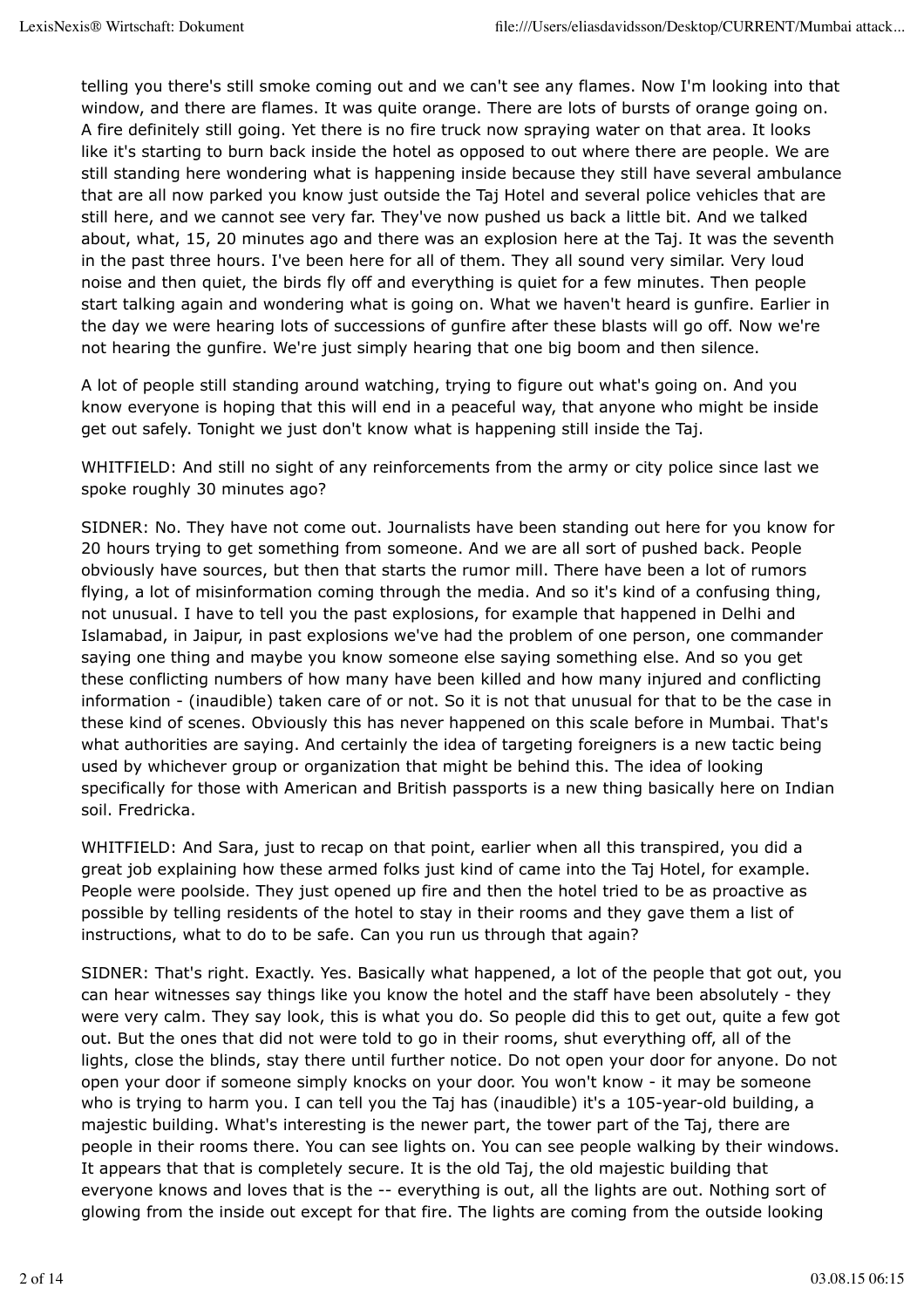down into the Taj and into the lobby. Fredricka.

WHITFIELD: Before I let you go, real quick, when you mentioned how these armed gun men just came into this hotel, this is a hotel that didn't necessarily have security like we've seen in some places, particularly in its neighboring country of Pakistan where you've got magnetometers at the front door. This hotel didn't have that so it's fairly easy access, right?

SIDNER: Well my colleague before was talking about this 10 days ago they did have these sort of barricades up due to in part what happened in Pakistan at the Marriott. So they had very, very major security, very much beefed up security. And they took it down. There is a lot of speculation going on as to waiting for that moment when the security was relaxed. Security certainly was relaxed.

WHITFIELD: Just took it down within a matter of days or weeks or?

SIDNER: 10 days.

WHITFIELD: 10 days.

SIDNER: I think it was about 10 days, yes, that they took away the barricades and this sort of thing where you could drive up to the Taj and open the door and get out and be let in. It's a beautiful hotel.

WHITFIELD: Possibly making this soft target that much softer. Sara Sidner there outside the Taj Mahal hotel. We'll come back to you momentarily. Meantime, strong reaction coming from around the world, mainly the White House, President Bush having his conversation with the Indian prime minister. Our Brianna Keilar is at the White House. Bring us up to date, Brianna.

BRIANNA KEILAR, CNN CORRESPONDENT: Well, Fred, we've learned that President Bush was able to get on the phone this morning with Prime Minister Manmohan Singh. According to White House Press Secretary Dana Perino, he expressed condolences to the victims of terror attacks in Mumbai, India and in solidarity with the people of India. And she went on to say the president offered support and assistance to the government of India as it works to restore order, provide safety to its people and comfort to the victims and their families and investigate these despicable acts. I should mention, President Bush is not at the White House today. He's actually at Camp David, spending the Thanksgiving holiday with friends and family today. But of course, he's keeping an eye on the situation and according to the White House, he's getting regular updates.

The White House also said that last night the National Security Council - these are the president's top national security advisors - they convened with officials from the State Department and the Defense Department as well as counterterrorism and intelligence officials to talk about the situation in India, Fred. WHITFIELD: And so, Brianna, you know earlier we spoke with Paula Newton out of London, she mentioned that representatives of Scotland Yard would be on their way if not already on the way there to India. Do we know anything from our national security wing or from President Bush whether there are any representatives from our investigative anti-terror units that are on the way?

KEILAR: No, we don't know at this point. What we know generally is that the U.S. has offered its support. In what form is that going to come? We don't necessarily know, especially in light of my colleague, State Department colleague Zain Verjee reporting that westerners and Americans are among the injured over there in Mumbai, India. We don't know if this is going to change the situation in terms of an investigation. Obviously a very fluid situation. But the offer is there on the table as we understand it, India has not taken up that offer. But it's apparently not unusual considering how quickly things are developing, Fred.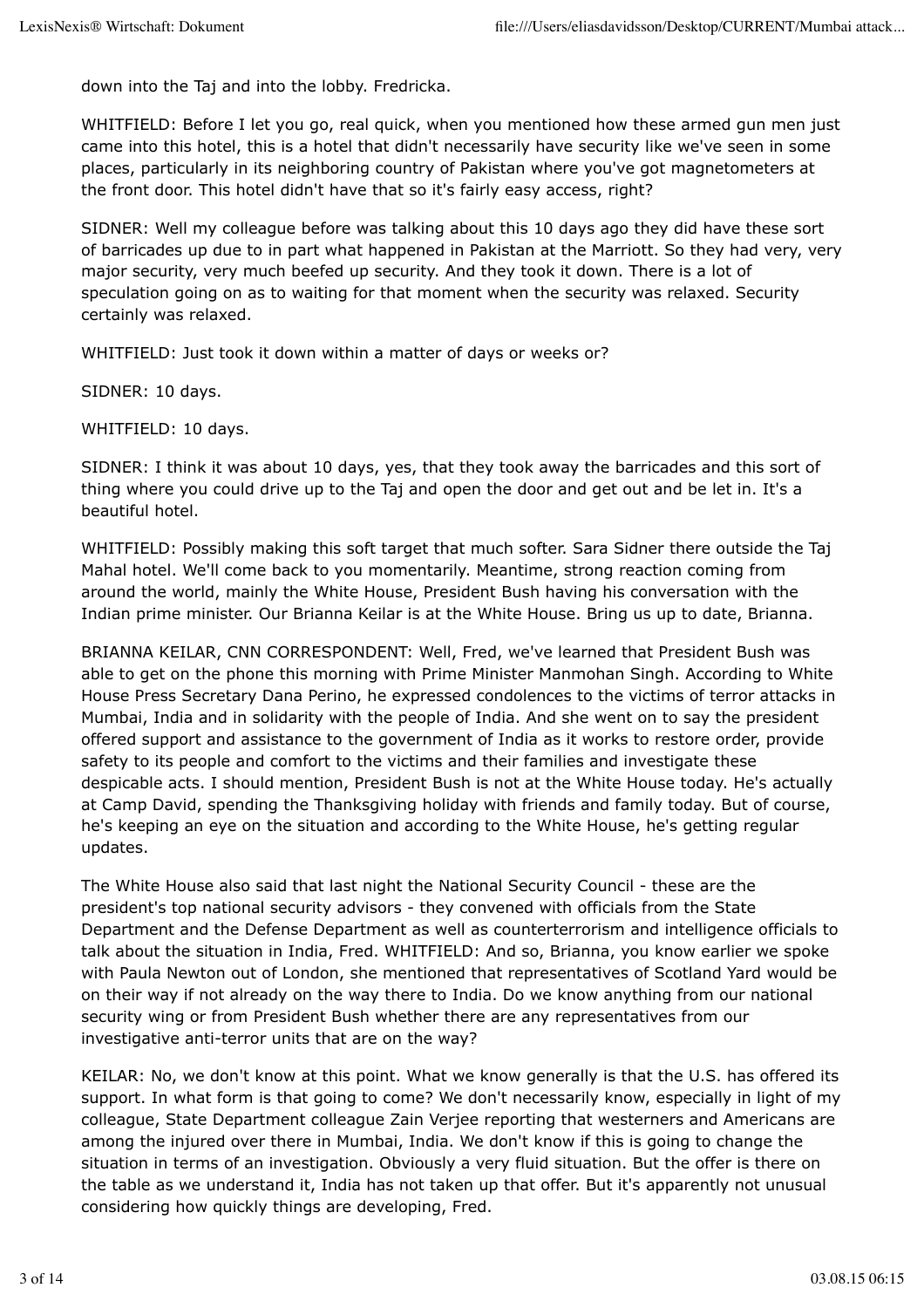WHITFIELD: All right. Brianna Keilar, at the White House. Thanks so much. Appreciate it.

All right. Well, the president-elect is also denouncing these attacks in India. His chief national security spokeswoman issued this statement saying, "President-elect Obama strongly condemns today's terrorist attacks in Mumbai and his thoughts and prayers are with the victims, their families and the people of India. These coordinated attacks on innocent civilians demonstrate the grave and urgent threat of terrorism. The United States must continue to strengthen our partnership with India and nations around the world to root out and destroy terrorist networks. We stand with the people of India whose democracy will prove far more resilient than the hateful ideology that led to these attacks."

That coming from the office of the president-elect. And of course, you heard the sitting president and his comments coming from the White House as well.

So who might be behind these **Mumbai attacks,** and how well have Indian authorities been to respond? Our international security correspondent Paula Newton will be answering those questions coming up.

WHITFIELD: All right. More than 20 hours now after 10 separate locations in Mumbai were targeted. There were explosions. There was hostage taking and even fires. Now the situation remains tenuous. Ten targeted locations including hospital, a train station and two hotels. You're looking at images right now on your screen to the - well actually both sides there, the Oberoi Hotel which right now an active fire is under way. We understand that 30 people are trapped. We also have some of the latest images now taking place outside of the Taj Mahal Hotel there on the right of your screen. There we understand from our own reporting on the ground there, Sara Sidner as well as our sister network CNN IBN reporting that an explosion was heard and felt less than 30 minutes ago, and there continue to be eruptions of gunfire taking place. We understand that hostages include Americans, perhaps even Britons, and we also understand that law enforcement is quite taxed. It doesn't appear as though, according to reporting on the ground, they have enough reinforcement to tackle what is a massive, colossal event there for Mumbai, India also known as Bombay.

Lots of questions being asked around the world, who is responsible for this and how was a sophisticated attack able to be carried out? Our CNN international security correspondent Paula Newton joins us live now from London. You gave us some incredible information last hour talking about the height of the sophistication of this and that possibly it could have been carried out, unconfirmed reports by terrorists who used boats in which to begin this attack.

PAULA NEWTON, CNN INTERNATIONAL SECURITY CORRESPONDENT: Yes. I mean, I caution again that this is what the Indian government is briefing governments including the U.S. and Britain around the world about. According to the Indian government, they believe that what happened here is that this attack was launched from the water. I remind everyone that the Taj that we're looking at is right along the water. Literally if you're looking over the window, you're looking over the causeway there. And that three speed boats originating from the MV Alpha which is a cargo ship that apparently originated in Karachi. Again India claims that this is the way this happened, three speed boats latent with weaponry, ammunition, the kinds of things that you see happening right now at the hotel. The things that were the cause, allegedly some of those explosions early on, especially we heard some of those militants were lobbing grenades off the roof. They say this all originated off the water.

Right now the Indian Navy has boarded that ship and they say they continue to question the crew. Add to that that an update that authorities had almost two hours ago - that the situation on the ground, the way the Indian authorities imparted it to them, was that in both situations at both hotels, they did not see the situation resolving itself at the end of this day. The reason.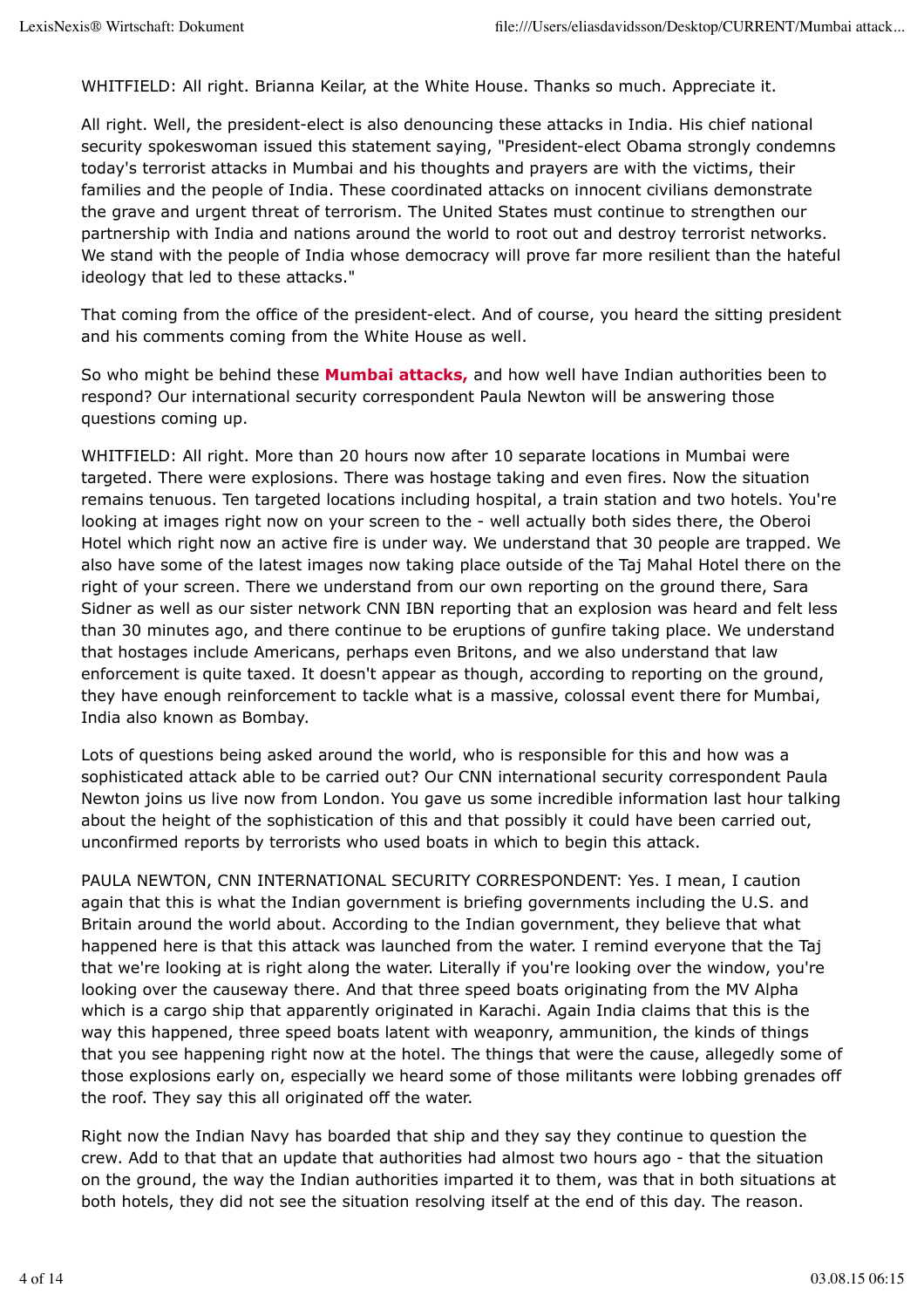They still believe there are at least three to four terrorists holding hostages in both hotels and that they still have significant ammunition and weaponry to carry out those attacks. I heard Sara say it before and she's absolutely right, the British authorities don't know what to make of the information. She's getting conflicting information from commanders on the ground. It gives you some sense of what the commanders there are dealing with on the ground. They can't sort this out. But they thought that perhaps a lot of the explosions and the gunfire that we're hearing recently, kind of tends to the point that the briefing we had two hours ago is still pretty much accurate. And that this continues to be a very tense situation at both hotels, and that there is still a lot of gunfire, explosions, a lot of things that are unexplained right now, including how many more hostages are left.

Now if I go back to the fact that the British authorities would have been briefed on this about two hours ago now, almost two hours ago. They're still saying that in total there would be upwards of 50 hostages still between those two hotels and that possibly, they have unconfirmed reports from the commanders on the ground that there could be American and British bank employees among the hostages. You have to take all this with a grain of salt. We certainly have not heard from any American or British bank saying they have any employees missing. We have not had any eyewitness testimony to that effect. We're just waiting to try and put some flesh on the bones of this story. I can tell you, this is what British authorities were told from local commanders on the ground there. Fredricka.

WHITFIELD: And tenuous on so many levels, complicated investigation under way. Difficult to sort out all these pieces because, as you underscore there Paula, the conflicting information. But you know when you think ahead of the relationship now between India, Pakistan and Great Britain, all those under the microscope and possibly the U.S., too, because of the makeup of these potential hostages. Paula Newton, thanks so much. We'll check back with you there from London.

Meantime we had a chance to talk earlier to a young lady who is in Mumbai. She heard the explosions and she was in her apartment not far away. She actually is a graduate student at Columbia University in New York, but often spends time visiting family there in Bombay or Mumbai. Smitri Mundhra is with us again. So Smitri were you able to hear the latest explosions taking place from the Taj Hotel? Because I understand from your interview earlier that your apartment or the building that you're in is not far away from the Taj Mahal Hotel, right?

VOICE OF SMITRI MUNDHRA, GRADUATE STUDENT: That's correct, Fredricka. I didn't hear the latest explosion. There's been a little bit of pickup in the commotion outside. So there's been some noise on the street, and it's sort of difficult to distinguish the noises, sometimes where they're originating from. I'm closer to the Oberoi Hotel than I am to the Taj Mahal Hotel. So I didn't identify anything particularly as an explosion in the last hour or so.

WHITFIELD: I got you. So are you able to see the fire that is still under way at the Oberoi Hotel?

MUNDHRA: Yes, I can see - well, now it's dark so I can't see much. But before I could see some smoke billowing up above the roof tops. I'm up on the sixth floor over here. So if I got up on the roof, I could probably see everything. I don't think I'm going to risk that.

WHITFIELD: So how concerned are you about your own personal safety, your family's safety, simply because of the proximity of where you are to these two hotels, there have been explosions heard and felt as well as gunfire that apparently has also been heard just been the last few minutes there at the Taj Hotel?

MUNDHRA: There's definitely concern. I mean we're taking whatever precautions we were advised to by the police via the local news, you know just - we've stayed indoors all day. We haven't left our apartment in 24 hours and keeping away from windows, keeping doors locked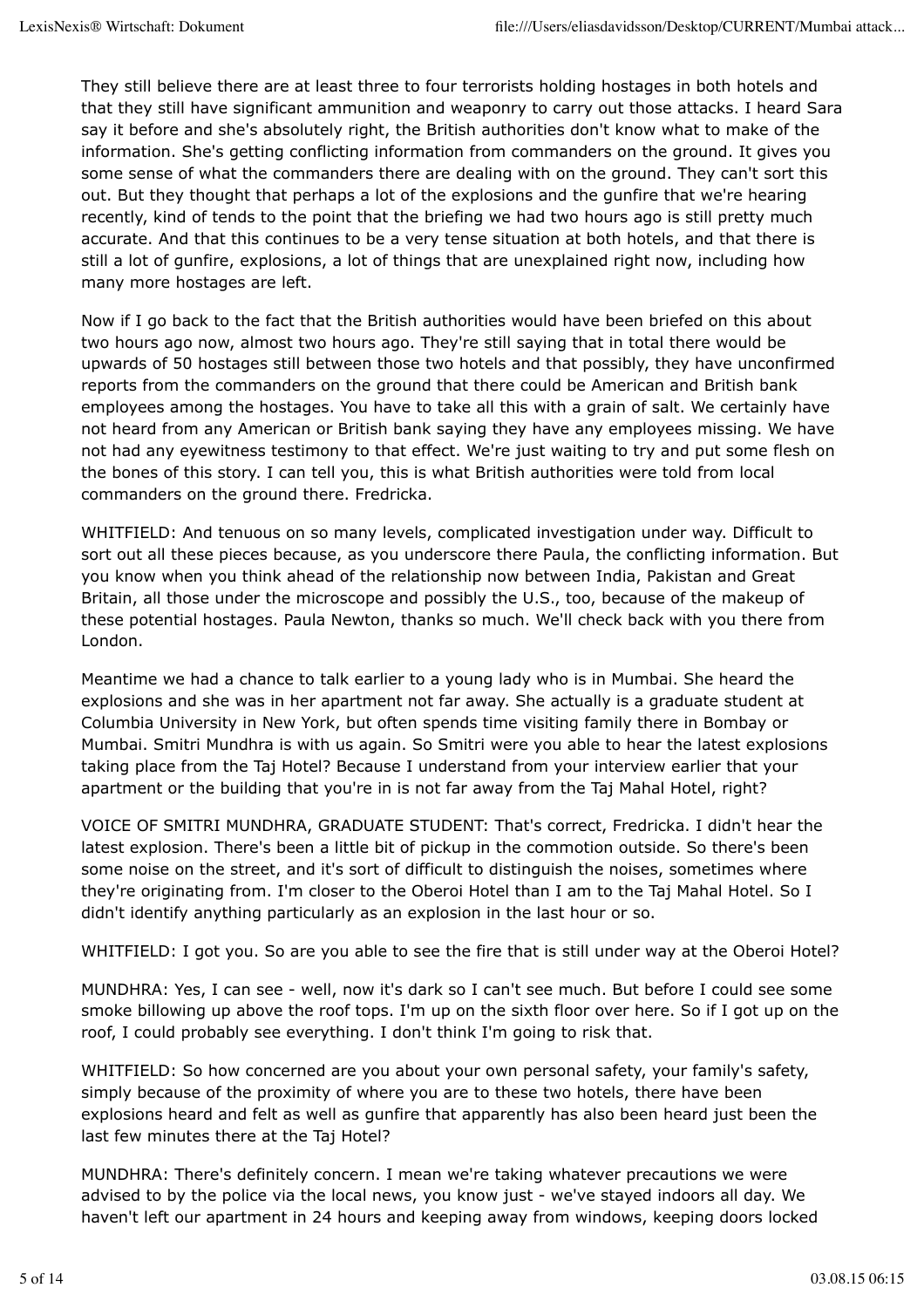and not venturing out, of course, after dark. So we're doing everything that we can. We're trying not to panic or you know participate in any kind of hysteria, just following the instructions that we were given and you know keeping an eye on the news to see what's going on. For me what I'm most sort of worried about are these unsubstantiated but you know feasible rumors that there might be rigging the hotels for some kind of an explosion in all the time that they've had in there. And so we're very close to the Oberoi Hotel. To me, when I heard that rumor, that was the first thing that really sort of concerned me.

WHITFIELD: Yes. And these are locations - these hotels obviously frequented by a lot of high-brow people, celebrities, presidents, CEOs, et cetera. But I also know the Taj Hotel is one that you said that you and your friends or family would like to go you know to get a bite to eat or drink, et cetera. These two are locations in your view, right, that never in your wildest imagination would be targeted for something like this?

MUNDHRA: No, not at all. It's you know it's really sort of surreal to see all of this happening. Not only are these two the oldest and most historic hotels in Bombay, but you know they're places that my friends and I go to all the time. I jog by the Oberoi every morning on my morning jog, have breakfast there at least once a week. I have drinks or dinner out of the Oberoi or the Taj at least twice a week when I'm in Bombay. And I've never felt unsafe. And it's scary to see what's going on over there now.

WHITFIELD: Very scary. Smitri Mundhra, thanks so much, a Columbia University student out of New York, however, visiting family there in Mumbai and just happened to be witness to the explosions, the fires taking place there, not far away from where she's staying right now on a sixth floor. Thanks so much, and continue to be safe.

We'll have much more on this tragedy unfolding in Mumbai.

WHITFIELD: Fire still burning, utter chaos still in Mumbai. Two hotels among the ten sites targeted by suspected terrorists who have unleashed explosions and gunfire. We understand 125 people have been killed and more than 300 - 327 people injured just in the past 20 hours there in Mumbai. We also understand now that three or four terrorists may still be holding hostages, and we understand from our reporting there on the ground that there could be up to 50 people who are being held against their will, some of whom may be Americans and some of whom may be British as well.

The two hotels - you're looking at the Oberoi hotel, which is a five- star hotel there in Mumbai, often frequented by a number f business people and western tourists. Fire still under way at that building. Meantime, a few blocks away to the east would be the Taj Mahal Hotel, majestic, 105-year-old hotel also frequented by a number of presidents and CEOs and top world officials. That hotel, we understand, there are eyewitness accounts of gunfire still taking place there, an explosion took place, the seventh explosion of the day took place less than an hour ago.

And then we understand that we're just now getting new images of Prime Minister Singh who is visiting one of the locations that was targeted by these terrorists. There are were ten locations in al, and that included the two hotels that I mentioned as well as at least two hospitals. When we have that picture, we'll be able to bring that to you. Apparently he went to one of the hospitals that was targeted. There are a number of people that are injured there and also being treated. And that Prime Minister Singh has been to that hospital to visit. He's also received correspondence from President Bush as well, President Bush saying the united states continues to offer support to India.

U.S. state department correspondent Zain Verjee is in New York. And she's been working her sources. Very tenuous situation diplomatically and, of course, very difficult to get a grasp of what has taken place there in Mumbai, and to determine really, because of conflicting reports,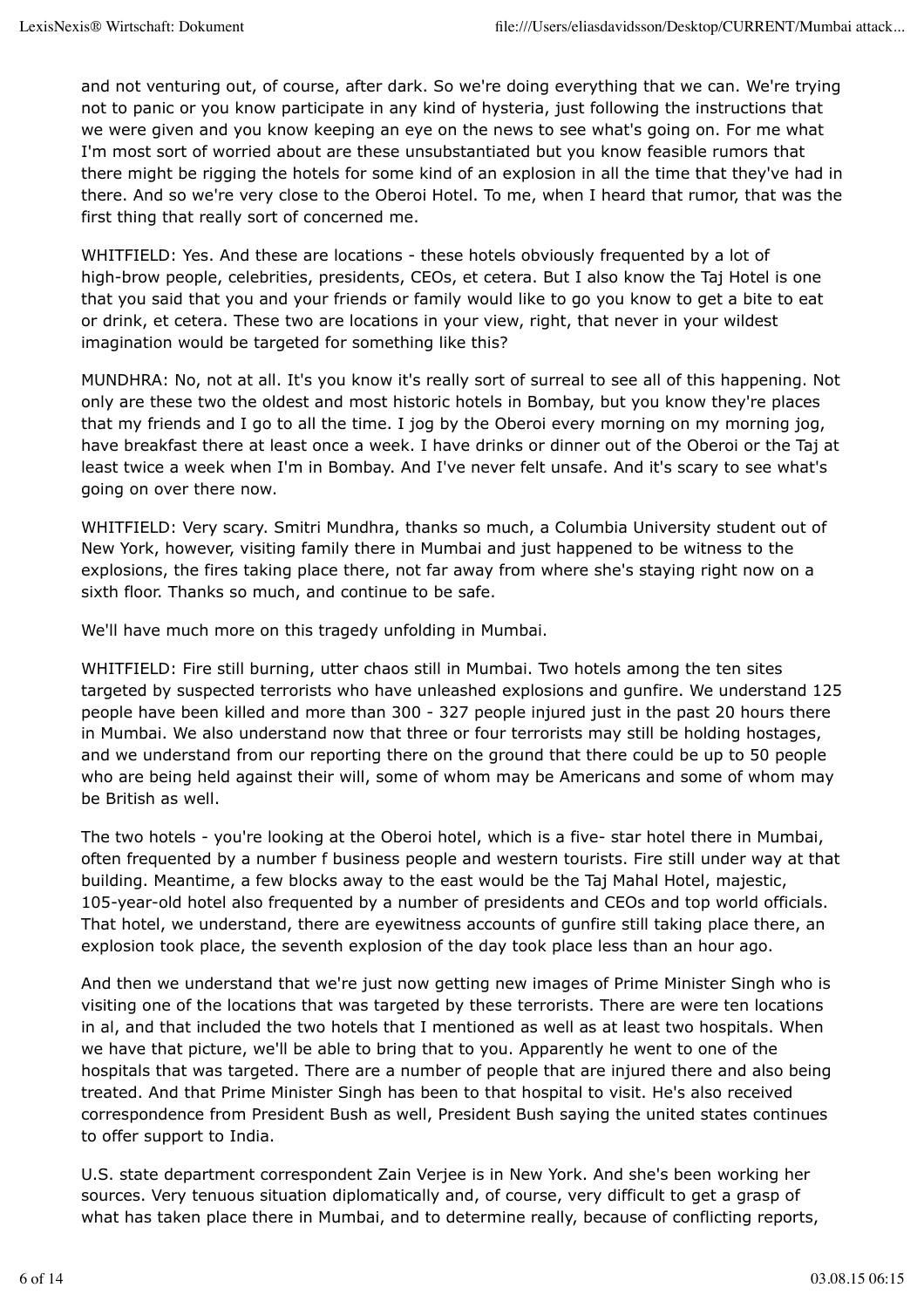Zain, whether indeed authorities feel like they have a handle of things at all.

ZAIN VERJEE, CNN STATE DEPARTMENT CORRESPONDENT: Really difficult, this critical stage, when the situation is developing so quickly and there's still so many question marks to really get a grip and a handle on the situation. And importantly for the State Department and officials on the ground to make sure that the Americans there are OK. What we're learning from the State Department is that at least three U.S. citizens have been injured. We don't know the circumstances of the injuries or whether they're very serious, whether they're minor. There are a lot of question marks there, too. We don't know whether any Americans have been taken hostage or any have been killed. There is a possibility that that could be the case. But we just really don't know at this point, simply because of the kind of situation that we are dealing with.

Importantly, too, the State Department is saying to any Americans there listening on the ground to local news media. They're advising them to listen closely and take their advice, to be very careful about going out, to stay in if necessary. And if they do need to go out, vary their routes a little bit. Be a lot more vigilant. If they see any suspicious packages, see any one suspicious, to raise questions about that.

The State Department is saying that they're ready to help, if the Indian government needs it. The consular services are staying open this Thanksgiving Day, if anyone needs emergency passports and needs to travel, because they've been lost in all this chaos.

They're also advising all Americans around the world not to travel to Mumbai for the next 48 or 72 hours - Fredricka.

WHITFIELD: All right. Zain Verjee, thanks so much, from New York. Appreciate it. Our U.S. State Department correspondent.

Our Jim Clancy is also working his sources from our international desk here at CNN, trying to get more information on what's taking place.

And Jim, we've been underscoring it's difficult, because there's so much conflicting information coming from not just the Indian army, but law enforcement on the ground. And a lot of the commanders are apparently telling U.S. as well as British authorities different things.

JIM CLANCY, CNN CENTER: Well, you know, and it's going to be confusing in a case like this. I think that it's good. The reports we're hearing are saying that they slowed down these sieges out of concern for the lives of the hostages. That's good news. It's got to be good news.

Let the Indian police do their job. I don't think we should be worried about how fast they're funneling information to us.

But I can tell you, I've talked with people in Mumbai. Just moments ago, I talked to a stenographer, Dina Meta (ph), and she was telling me the mood of people in the city. She said, it's all quiet. Everybody's quiet.

But there's a seething anger, an anger at the attackers, because they have attacked the cultural heritage of the city of Mumbai. They have attacked the Oberoi Hotel from the - built in 1901. It was a cultural icon for the people. It represented the image of their city.

They're not happy about that. But they're quietly staying at home. They're waiting and they're watching.

If you go on Twitter, and go to the topic Mumbai, you'll find people talking about donating blood at the hospitals. You'll find people that are publishing and volunteering. "We'll help type up the list" - those people that are known to be dead, those people that are known to be wounded,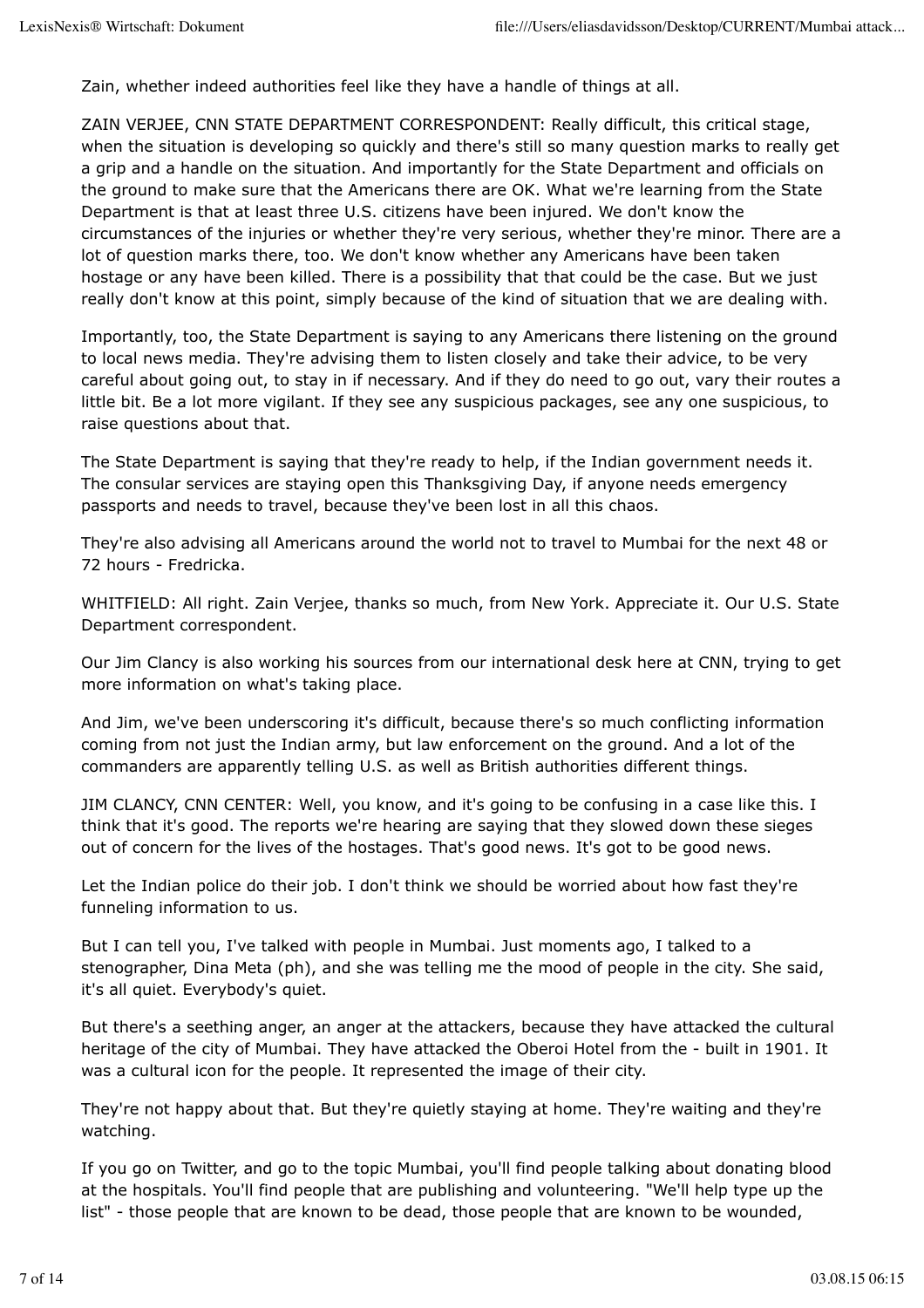what hospitals that they're in.

People are pulling together in Mumbai right now, and that's a very significant thing that we see unfolding here. At our own international desk, I mean, people have obviously been going around the clock here, as we try to cover this story.

And one of the things that Dina (ph) told me is, most Indians in the city of Mumbai, many of them just still locked down, doing nothing but watching television, minute by minute, trying to understand what is going on.

Sadly, this isn't over yet, Fredricka.

WHITFIELD: Yes. Partly, that has to be fear, too, because, you know, it's unclear exactly who these terrorists are targeting. Yes, we know that at those two hotels where a number of Westerners stay, that those Westerners have been targeted.

I'm sure a lot of people who live there feel like they want to stay indoors, because they're not sure if they're going to be victimized either.

CLANCY: Well, and they don't want to add to the problems. The sense that I got in my phone conversation was it really is an anger, and people don't know what to do.

They're frustrated with the politicians. They believe that they come to Mumbai for their own purposes, for their own popularity, that there's nothing that they can do, that whatever needed to be done should have been done before these attacks - not now.

WHITFIELD: Very unsettling. Thanks so much, Jim Clancy at our international desk, continuing to watch, and the sources that are calling in, he's calling his sources, and a lot of the feeds that are coming in from around the world, particularly in that region.

We're getting great help from our sister station CNN-IBM as well - IBN, as well.

Meantime, out of Washington, we're hearing from our Kelli Arena, who is checking on her sources. Still unclear, Kelli, whether Americans are among the dead. However, from the U.S. State Department, they are revealing that three American citizens may be injured.

KELLI ARENA, CNN CORRESPONDENT, WASHINGTON: That's right. Which opens up the question of U.S. involvement. And here's how that works. If American citizens are injured or killed by a terrorist group, the FBI can open a case, based on the extraterritorial laws regarding terrorism.

Now, opening a case does not mean that the FBI can operate in India, unless it's asked or invited by the country. And both the United States and Britain have offered help. The U.S. offer of FBI or other assistance went through the State Department, but we have not heard back yet.

And it's not surprising, Fred, because, you know, the Indian government is still in a very fluid situation.

Through the American consulate in Mumbai, teams are reaching out to hospitals to try to identify injured American citizens. As far as fatalities, you know, we don't have any confirmed Americans. But that could change.

In some cases, immediate identification is going to be very, very difficult. And personal items are not being kept with the bodies in the morgue. Hospital staffs are not recording nationality when they were admitting injured patients.

As you know, State Department, you know, says three Americans were injured. Officials tell me there are a lot of people that are calling friends or family from cell phones, giving their locations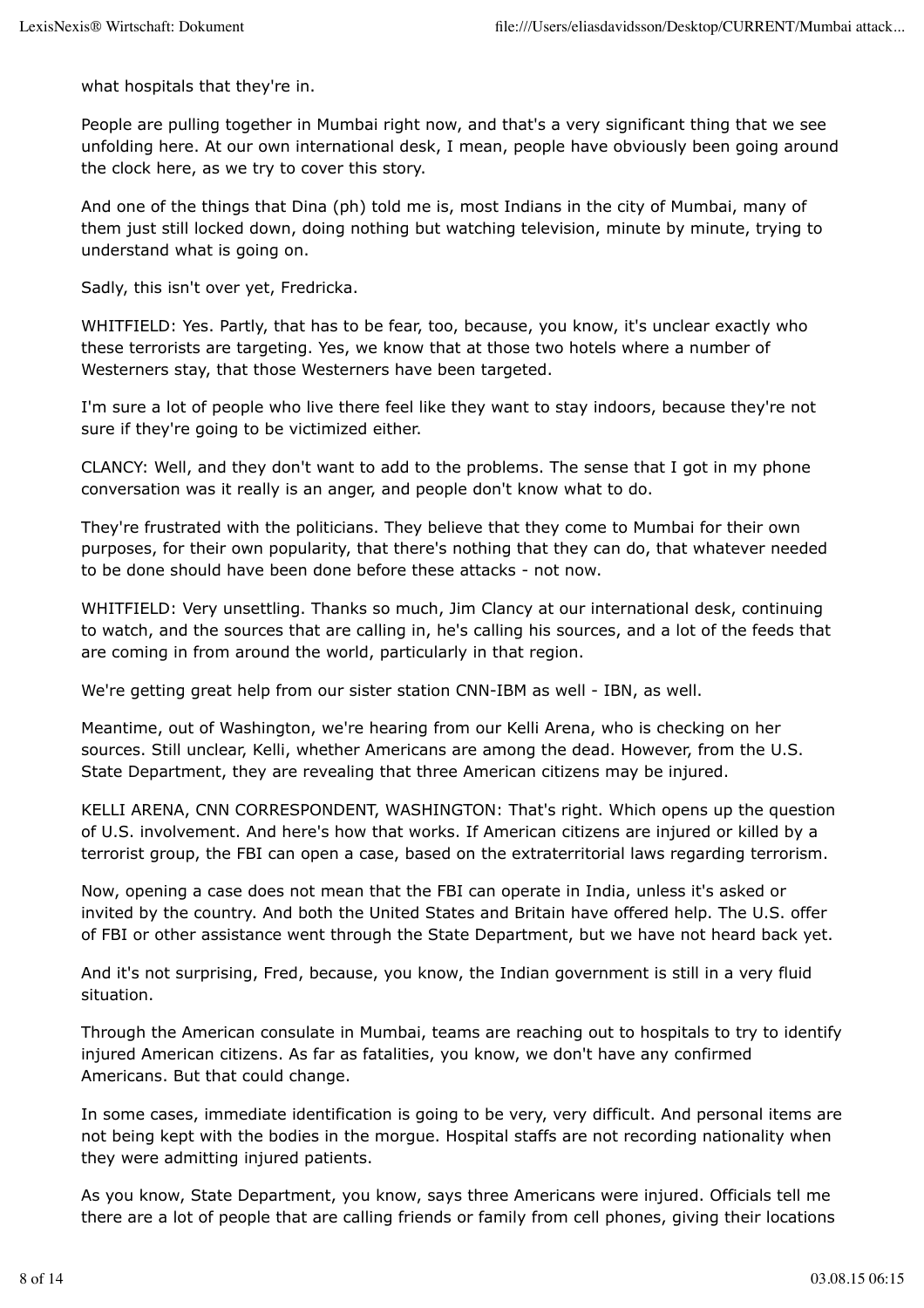and status, and passing on information.

But this is a very fluid situation. And so far, you know, we do not have FBI on the ground. This remains an Indian domestic situation.

WHITFIELD: All right. Kelli Arena in Washington, appreciate that.

Let's go back to Mumbai. Our Sara Sidner is there. She's been outside the Taj Mahal Hotel, a witness to the seven explosions that have taken place there throughout the day.

Sara, what can you tell us?

SARA SIDNER, CNN CORRESPONDENT, TAJ MAHAL HOTEL, MUMBAI (VIA PHONE): OK. So, there have been several more, basically what sounds like shots. There may have been a grenade. Someone who is saying, well, maybe there was a sound of a grenade going off, as well. So, there has been several - there have been several shots that have gone off, noises that sounded like, you know, firing inside the Taj. This is definitely not a done deal, a scene that has ended. It is still quite the live scene. There is still plenty going on inside of the Taj Hotel.

The crowds, you know, they're sort of like fish in the water. Every time something happens, you see them running away, and then they swoop back.

And so, right now, we're - all is quiet. But we're all standing and watching, because after every half-an-hour or so, you're hearing something going on inside the Taj Hotel - Fredricka.

WHITFIELD: And so, Sara, while we've been getting conflicting information about just how many people may be held hostage, how many terrorists there may be, et cetera, there at the Taj Hotel, what are you hearing about the possible number of people that are being held against their will there?

SIDNER: It's real frustrating, Fredricka, because they're still not giving us any information about possible hostages, one (ph). Possible number of people just in the hotel that are, you know, hold up in their rooms, that are not taken as hostages, but that are certainly inside and waiting to get out.

And lastly, even the number of hostage-takers or terrorists inside - a few hours ago they said, yes, they believed there were five in there. But since then, there has been so much activity. There have been ambulances, as I told you last hour, coming through and leaving. And we just had a couple more go up to the hotel lobby, and put their sirens on and leave.

But yet, no police authority. There is no one coming to the media, or no one that we can sort of get to, to tell us exactly what's going on, nor have they been very open with any information.

WHITFIELD: And presumably, there are lots of different entrances and exits, because this building, as you described earlier, takes up a good two city blocks.

SIDNER: Exactly. It's a huge, huge building. It is magnificent. It is beautiful. But it is also quite a daunting task to try to go through and try to figure out how to deal with people inside, if you have hundreds of rooms inside the hotel.

And I can tell you, it's still dark in there, with the exception - now I'm seeing one room that has a light on. Now, that may be a vacant room, because it's gotten quite dark here tonight, and sort of see any light that's coming out.

I see one room with what appears to be a lamp on, inside the old part of the Taj. But that is the only light that you're sort of seeing from the street where we are, looking at the front of the Taj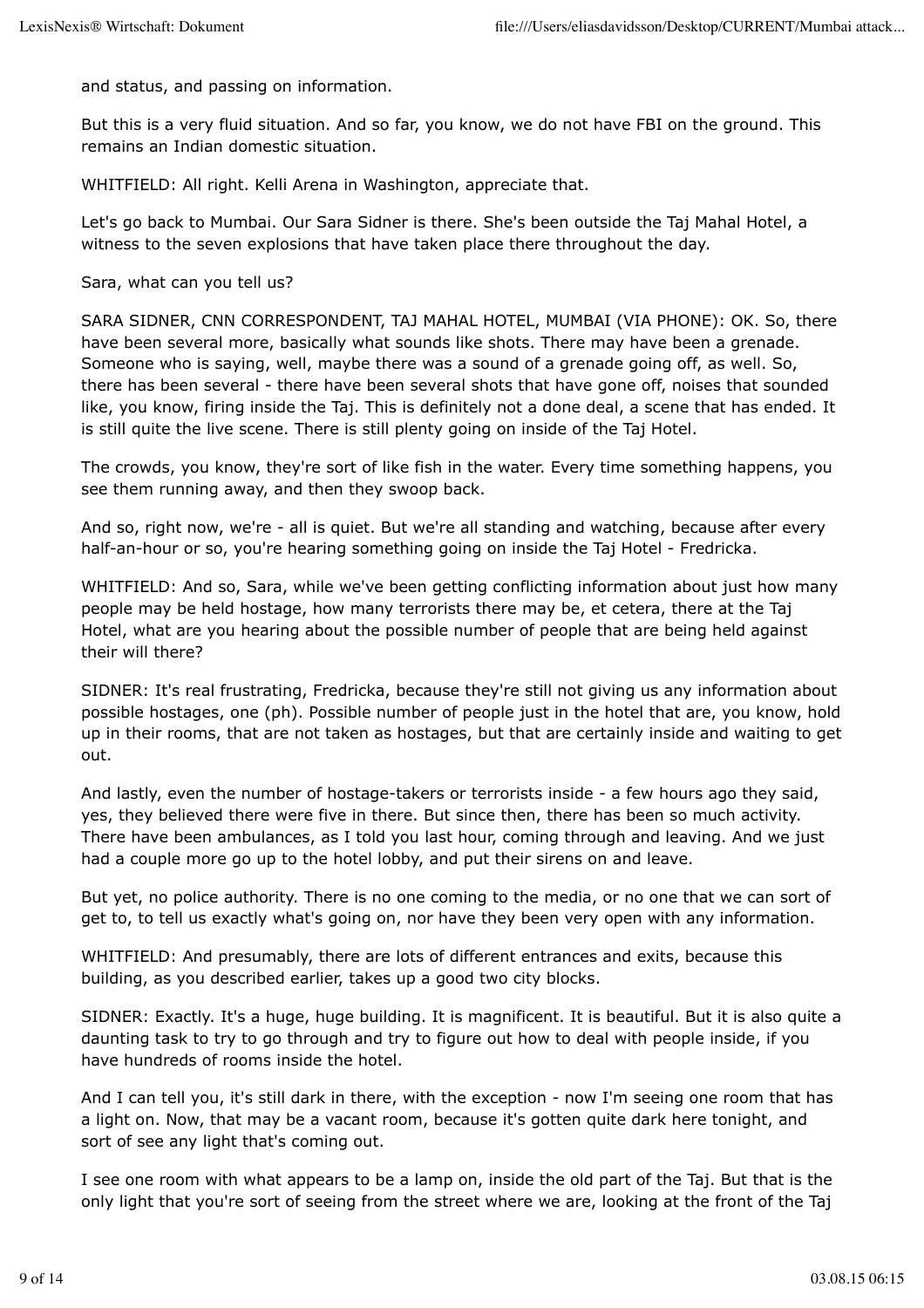Hotel.

WHITFIELD: And it's almost about midnight where you are now? SIDNER: The time is about nine - seven past nine, p.m.

WHITFIFLD: OK

SIDNER: So, yes. So, we're about 10.5 hours ahead of you guys.

WHITFIELD: OK. All right. Well, making it that much more complicated, too, with nightfall there. And fires still taking place in both the hotels, the Taj Mahal Hotel there and the Oberoi, not far from where you are.

Thanks so much, Sara Sidner. I appreciate that.

So, again, 125 people have been killed in these terror attacks taking place, targeting 10 different locations there within Mumbai, also known as Bombay. Those 10 locations including the two hotels that I mentioned, the Oberoi, as well as - I see on the far right the Taj Mahal Hotel. And as far north there, there is a hospital that was targeted, at least two hospitals targeted, as well as a train station.

Still unclear exactly how many hostages there may be. But some reports indicate as many as 50 hostages. And there could be maybe three or four terrorists that are holding some of these hostages. But again, it's unclear how many may be either at both of those hotels, or whether it's split up, et cetera. Details are very much conflicted coming from law enforcement there on the ground.

We're going to continue to follow the situation there from Mumbai, and keep you abreast when we come right back.

WHITFIELD: Images of Mumbai under siege. A number of local people staying indoors. It's a warning of explosions taking place throughout the day, and possibly more to be heard and felt there in the city.

The U.S. State Department is saying that now, three U.S. citizens are among the 327 wounded in the attacks. One hundred twenty-five people are dead.

And a fire is still burning inside the Taj Mahal Hotel right now, one of the key targets of the terror attacks, and one of the two prime hotels that were targeted. Flames can also be seen at the Oberoi Hotel just west of the Taj Mahal. Earlier, we saw 10 people coming out of that hotel.

Here are some of the latest images of fire still taking place at the Oberoi Hotel. Still active scenes, and gunshots are still being heard at the Taj Mahal Hotel, as well. Still unclear how many people may be held hostage, but some reports indicate could be as many as 50 people being held against their will.

So, we're hearing reaction from the White House, from the president- elect in this country, from Great Britain. We're also watching the situation carefully from the Pentagon, as well. Our Barbara Starr is there. And they are really looking at how this attack was executed, how this was carried out. It was sophisticated, but does it have the hallmarks of anything that they've really seen before.

BARBARA STARR, CNN PENTAGON CORRESPONDENT, WASHINGTON: Well, I have to tell you, Fred, since last night, we have been talking to senior officials across Washington in the national security community. And what they have been telling us, and they continue to tell us today, is this is perhaps one of the most well-coordinated attacks they have ever seen.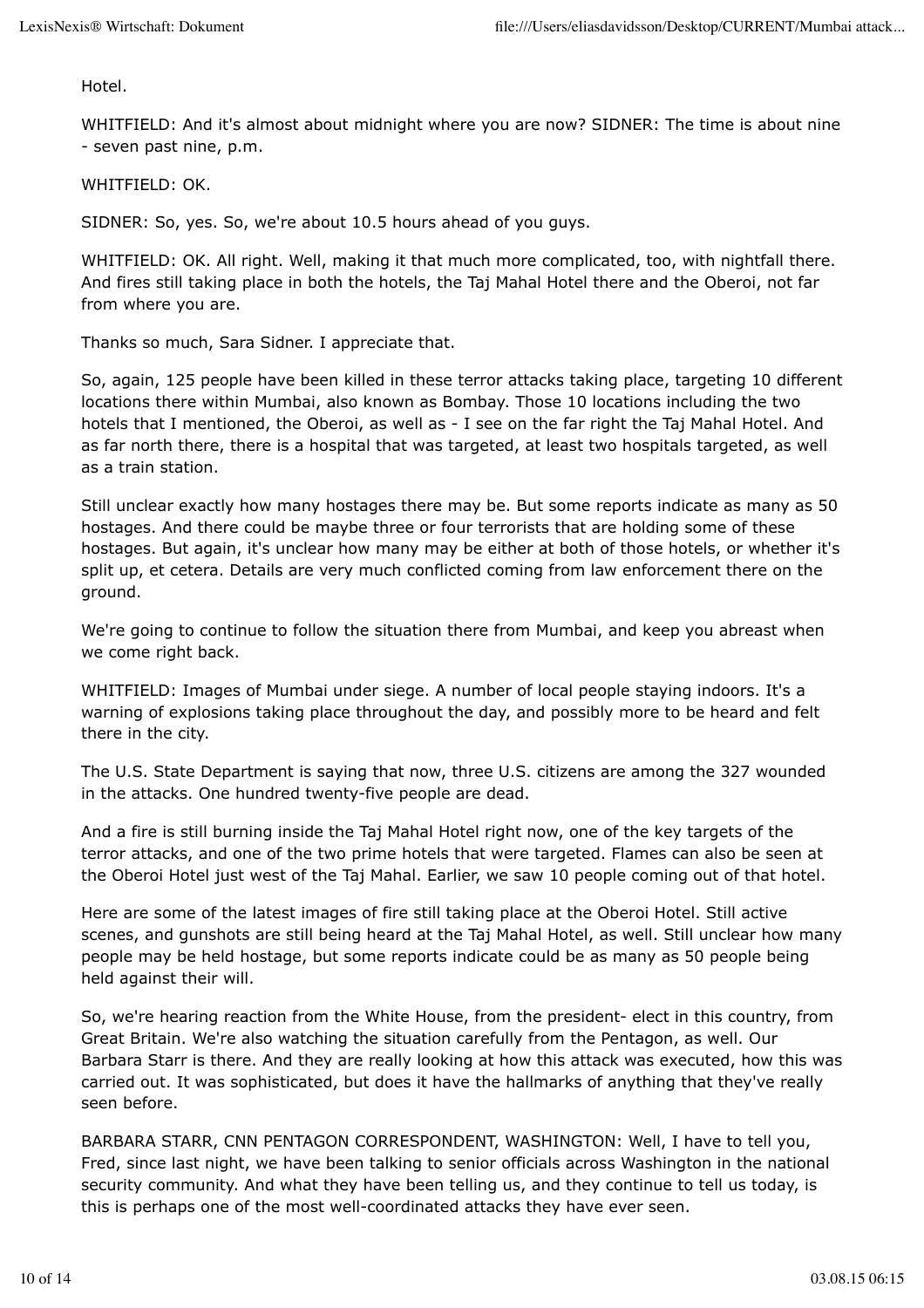A senior U.S. official telling me this morning that, what they are focusing on is, in fact, the sophistication of the execution of this attack - the fact that it was so well coordinated, timed, multiple targets, with some level of precision.

So, what they're going to do, clearly, working with Indian intelligence services, working with the British intelligence services, try and piece together who might have been capable of doing this, work their way backwards, essentially. What would it have taken to pull this off? Who would have had the weapons, the money, the training, the organization, the ability to recruit, to bring all of this together inside Mumbai without the Indian authorities realizing this was about to unfold?

And they tell me, when they look at this, the big question is Deccan Mujahedeen, the group that has claimed publicly to be responsible for this. A senior U.S. official saying, at this point at least, they don't buy it.

#### WHITFIELD: Really.

STARR: They don't think that Deccan Mujahedeen would have had the ability for that type of sophisticated attack, that they must have had help in some fashion.

To be clear, nothing is confirmed. We're talking about intelligence analysis, what people are analyzing today as they see these events unfold.

And that takes them to this other group that we've been talking about, Lashkar-e-Tayyiba, a group in India, in South Asia - in the South Asian region - very radical, very much against the Indian government's rule in Kashmir.

Very well known to the U.S. military, because what I have to tell you, it was a couple of months ago that U.S. military commanders in Afghanistan started talking about this group, the LET, rearing its head in the Afghan-Pakistan border region - a group they said they had not seen operating there before, that they were much more traditionally against this Kashmir question.

So, they are looking at the LET now, saying, is this something new? You know, it doesn't match a traditional al Qaeda attack, either. We tragically know, al Qaeda focuses on straight-up suicide attacks - suicide car bombs, suicide vests. U.S. officials saying that's not what they see here, of course. They think this was much more aimed at this Western hostage-taking.

So, the bottom line, Fred, is, when they see all of this, that's the level of concern today. Is this something new? It's something that they clearly do not understand at this hour - Fredricka.

WHITFIELD: All the more alarming in this situation.

Barbara Starr, thanks so much, from Washington. I appreciate it.

All right. This financial capital still under siege. We'll look at the importance of the city of Mumbai.

WHITFIELD: It is after 9 p.m. there in Mumbai, India. Just trying to get the latest information for you about these attacks that have targeted now 10 locations in Mumbai. Over 20 hours ago it all began, when these terrorists apparently took over at least two hospitals, a train station and the two hotels.

You see the map there, the red markers indicating these locations where these terrorists opened fire in some cases, and even caused explosions. We understand that up to 50 people may be held against their will, maybe hostages, some of whom may be Americans, may be Britons.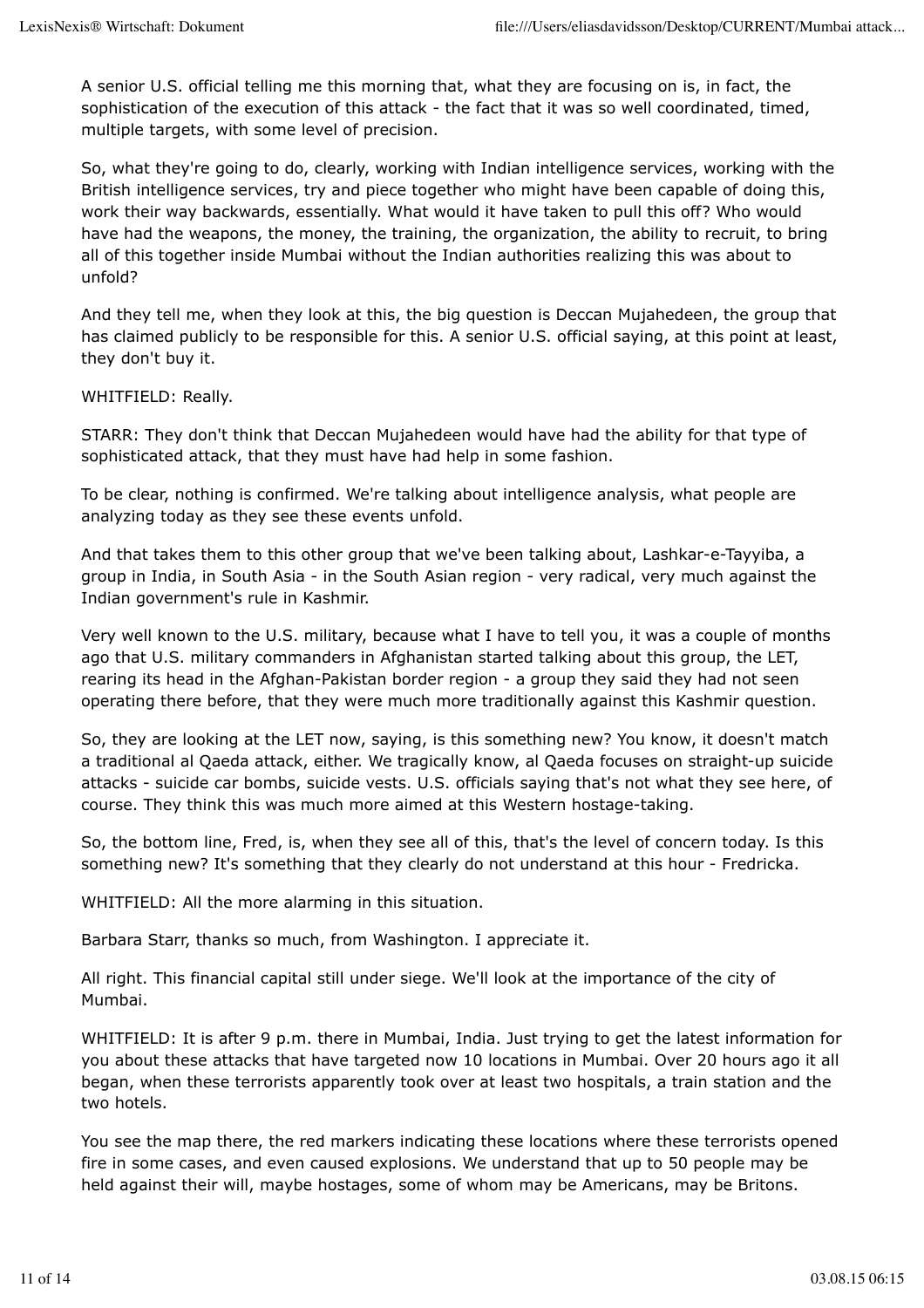We understand from the U.S. State Department that three Americans are among the 327 people who have been injured. In all, 125 people have been killed in this siege in Mumbai.

And on the line with us now, CNN-IBN's Rohit Chandavarkar, with us now outside the Oberoi Hotel. That is a five-star hotel. You're looking at images right now, where we understand a fire to be taking place on one of the floors there at this five-star hotel.

Rohit, what can you tell me?

ROHIT CHANDAVARKAR, CNN-IBN CORRESPONDENT: Well, the situation here has not really very much improved. I must tell you that it is still grim. The gun battle is still going on inside the Oberoi Hotel, and also at the other hotel in south Mumbai, which is the Taj Mahal Hotel.

Right now, the national security guard commandos have entered these, both these hotels, and they are sanitizing, one by one, each floor, and making sure that there no terrorists on that floor.

Once they make sure that there are no terrorists, they are letting the guests in the hotel come out. So, in one lot after the other, we have some guests coming out since afternoon today.

But the siege continues. And the gun battle, and the throwing of grenade bombs, et cetera, still continues in the - at the Oberoi Hotel, as well as the Taj Hotel.

So, the situation not really under control so far. WHITFIELD: So, Rohit, when you talk about the law enforcement sanitizing these hotels, might they be the ones responsible, whether it be the army or the Mumbai police, responsible for the explosions or gunfire? Do we know whether that's an exchange with the terrorists? How do we understand what we're hearing?

CHANDAVARKAR: What is happening is - there are two things that are happening. One is that there has been - there is a constant exchange of fire that is happening between the terrorists and the police forces. And secondly, the terrorists, we believe, are throwing small hand bombs, grenade bombs, outside the hotel, as well as on the police party, or the commando party.

So, it's two - it's both things. There are things happening that is leading towards chaos. And the situation really - there's a lot of commotion outside these two hotels. In fact, police are finding it difficult to keep the situation under control right now.

WHITFIELD: OK. And Rohit, while you're there outside of the Oberoi Hotel, we're also looking at images shot earlier. We believe this to be a terrorist or hostage-taker in the window here that's being circled there in red. You probably cannot see the screen that we're looking at, but just to give you an idea of what we have up on our screen.

There were some accounts that said maybe three or four terrorists, who were still holding the up to 50 hostages between those two hotels. Are authorities giving you any indication there at the Oberoi, just how many terrorists or hostage-takers there are suspected to be?

CHANDAVARKAR: Well, the head of the local government, the state government, has told us that their number could be in the range of 20. But they are spread in two or three different groups. And we believe that each hotel would have about five, six to seven terrorists gathering at that hotel and undertaking this activity.

The total number of terrorists who have entered Mumbai City through sea, we are told, is in the range of 20. And they have distributed themselves in two or three different groups, and they are doing these activities in various areas.

WHITFIELD: Now, it's nightfall there. It's after 9 o'clock there in Mumbai. And both hotels, witnesses say they have seen fire coming from the windows, from some of those rooms there.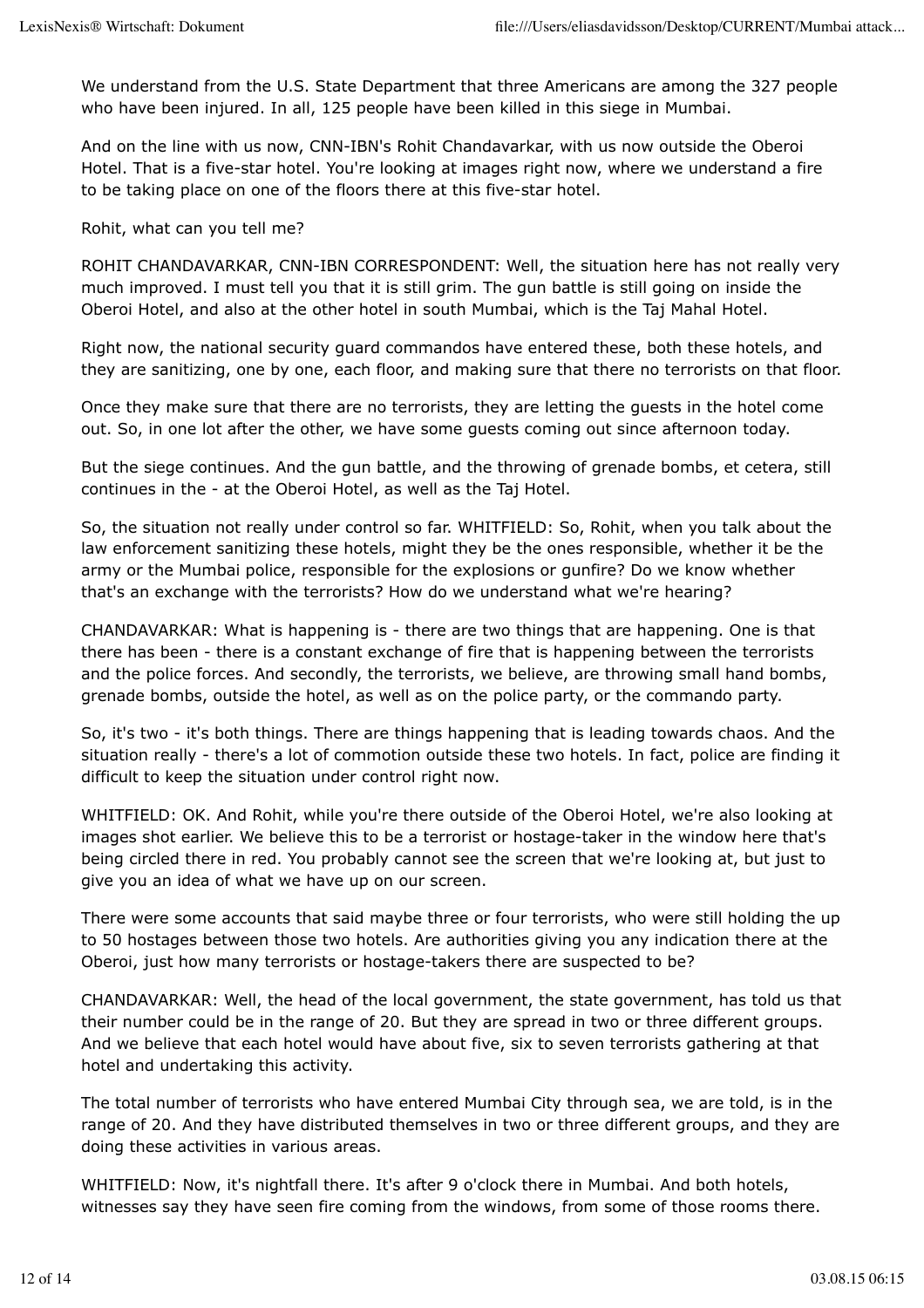There at the Oberoi, we don't have the live picture of the building up right now, but we are showing a live picture of law enforcement outside Oberoi Hotel.

Is the fire still burning?

CHANDAVARKAR: Well, the fire is now burning at Oberoi Hotel. Through the day today, fire, there was fire on the - fire at the Taj Mahal Hotel, the (UNINTELLIGIBLE) hotels. But the fire brigade came and brought it under control by afternoon, or late afternoon. And now, towards the evening, we are seeing that there is fire at the second hotel, the Oberoi Hotel, which is on the fourth or fifth floor right now. And that fire seems to be a major fire. It's not really under control of the fire brigade.

But we are told that the commando action is right now happening. And once it is under control and they go beyond the fourth or fifth floor, sanitizing one floor by one floor, they will bring in the fire brigade to douse this fire.

WHITFIELD: And so, Rohit, can you kind of give me your assessment of the emergency responders, or the police or army there? Is it the case that the majority of them happen to be inside the hotel, and that's why there is not as much evidence of law enforcement on the exterior? Or are you seeing that there is just a lack of law enforcement being able to respond to this?

CHANDAVARKAR: Well, what I can tell you for sure is that the response time was very, very long. It took them a lot of time to bring in forces from Delhi, and gather forces from around Mumbai, to come to the hotel and try and put up some kind of resistance to the terrorists.

The response time was in the range of 12 hours, which was very, very long.

But apart from that, I think they knew that the equipment that the law enforcement agencies have is the state-of-the-art, at last. There's no compromise on that (ph) front (ph).

We are also told that the training that these commandos have got is of international standard. And the operation that they will do is of some kind of an international standard.

But the response time was really very, very bad.

WHITFIELD: Our sister network, CNN-IBN. Rohit Chandavarkar, thanks so much for that account.

We're going to continue to follow the developments here throughout the afternoon. Tony Harris is coming up next, a continuous update of what's taking place there in Mumbai.

At least two hotels are still on fire. And we understand that hostages are still being held against their will. Law enforcement in there trying to sanitize, according to CNN-IBN there, trying to sanitize the hotels, so that some of the hostages can be released.

I'm Fredricka Whitfield. I'll see you again tomorrow. Tony Harris up next.

**LOAD-DATE:** November 28, 2008

**LANGUAGE:** ENGLISH

**TRANSCRIPT:** 112702CN.V11

**DOCUMENT-TYPE:** SHOW